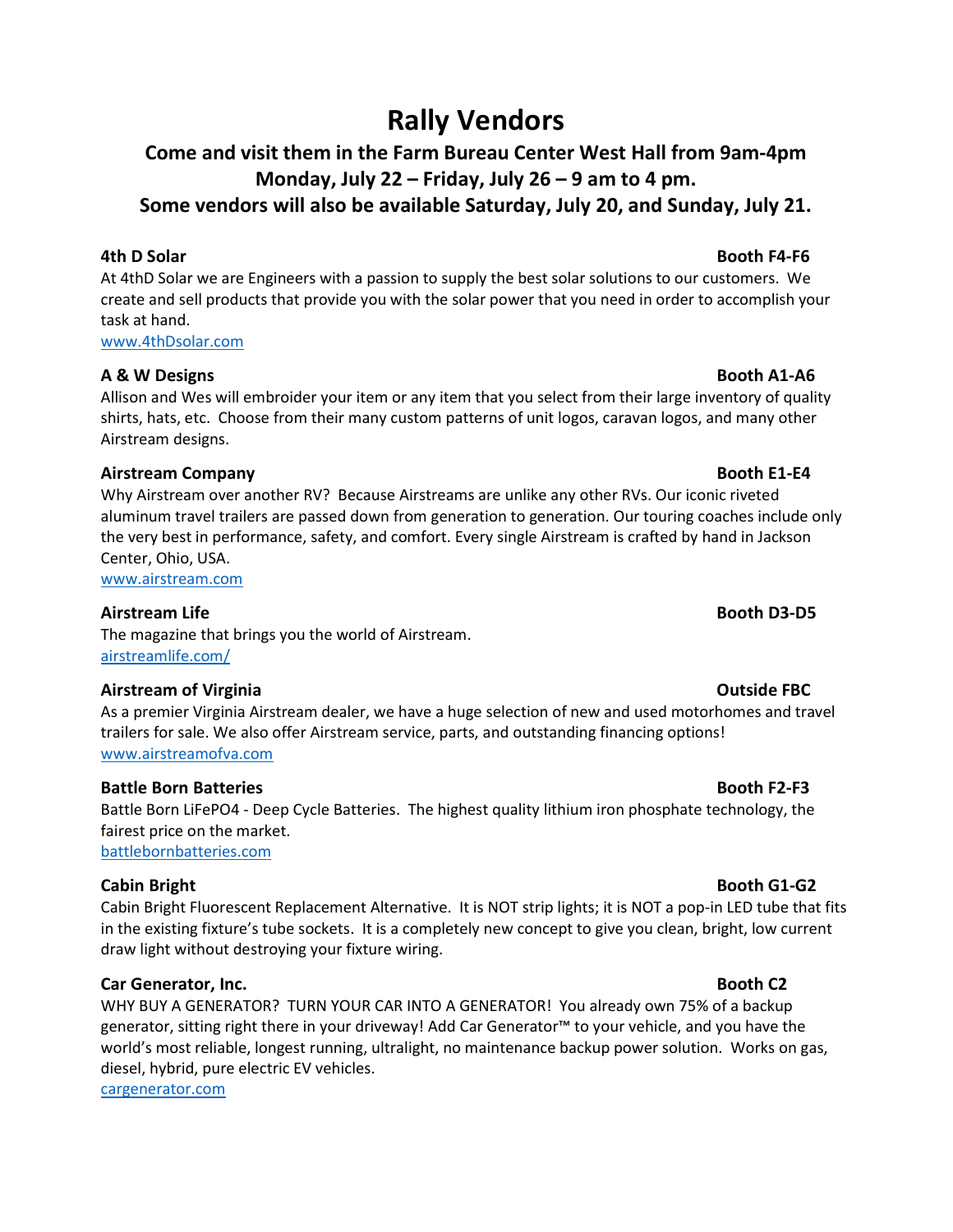## Coastal Reflections Booth I1-I5

Mary and Gerry Butler have owned and operated Coastal Reflections, a wholesale fashion jewelry company since 2001. We have operated our company from our home in Harlingen, TX, to be able to offer our customers the lowest prices possible. We are committed to customer satisfaction. wholesaleearringcharms.com/

**Dexter Axle** Booth C3

Dexter has been a leading manufacturer of trailer axles and trailer brakes for over 50 years for the utility trailer, recreation vehicle, heavy duty, manufactured housing, agricultural, marine, and specialty trailer markets.

www.dexteraxle.com

### Diane's Crystal Creations Booth G3-G4

Offering many one of a kind pieces of jewelry.

### Graphics on the Road Booth H2

John and Billie Liparito are offering a wide range of custom products including custom vinyl lettering & graphics, lawn signs, license plates, magnetic signs, banners. Also, Annie's Custom Airstream Designs. graphicsontheroad.com

### Kitchen Craft Booth D6

Kellie Pioch will be selling and demonstrating Kitchen Craft cookware, a system of food preparation that was developed over 100 years ago in West Bend, Wisconsin to ensure healthier lifestyles. kitchencraftcookware.com

### Marr, Bill & Susan Booth G5-G6

Offering a variety of products from crystal nail files, RV cable & hose grips, "Dog is Good" products, and Home Minder Systems.

### Mary Kay Booth H1

Sondra Nelson can provide you with the products you want, the service you deserve. Experience the personal service and custom recommendations that only your own personal beauty consultant can provide. www.marykay.com

### Meadow Event Park Secretariat Birthplace Tours Booth H6 & I6 Booth H6 & I6

Sign up for a narrated Secretariat Birthplace Tour and walk the same grounds where the immortal Secretariat was born and raised. Hear how Christopher Chenery transformed his ancestral homeplace into a renowned Thoroughbred farm and how his daughter Penny took his dream to unprecedented heights, first with Riva Ridge, then with "America's Super Horse," Secretariat. Tours are conducted by Leeanne Meadows Ladin, Secretariat tourism manager and award-winning co-author of the best-selling Secretariat's Meadow – The Land, The Family, The Legend, as well as Riva Ridge – Penny's First Champion. The full tour takes about 60 minutes.

www.meadoweventpark.com/secretariat-birthplace-tours/

### Micro-Air-EasyStart™ Booth B6 & C6

The best-in-class soft starter for single-phase motors operating at 115-240VAC/50-60Hz, only available from Micro-Air. With unmatched performance and compressor-protection features, it allows you to start your air conditioner on a limited power source, such as a generator, inverter or reduced utility hookup, when it otherwise would not have been possible. www.microair.net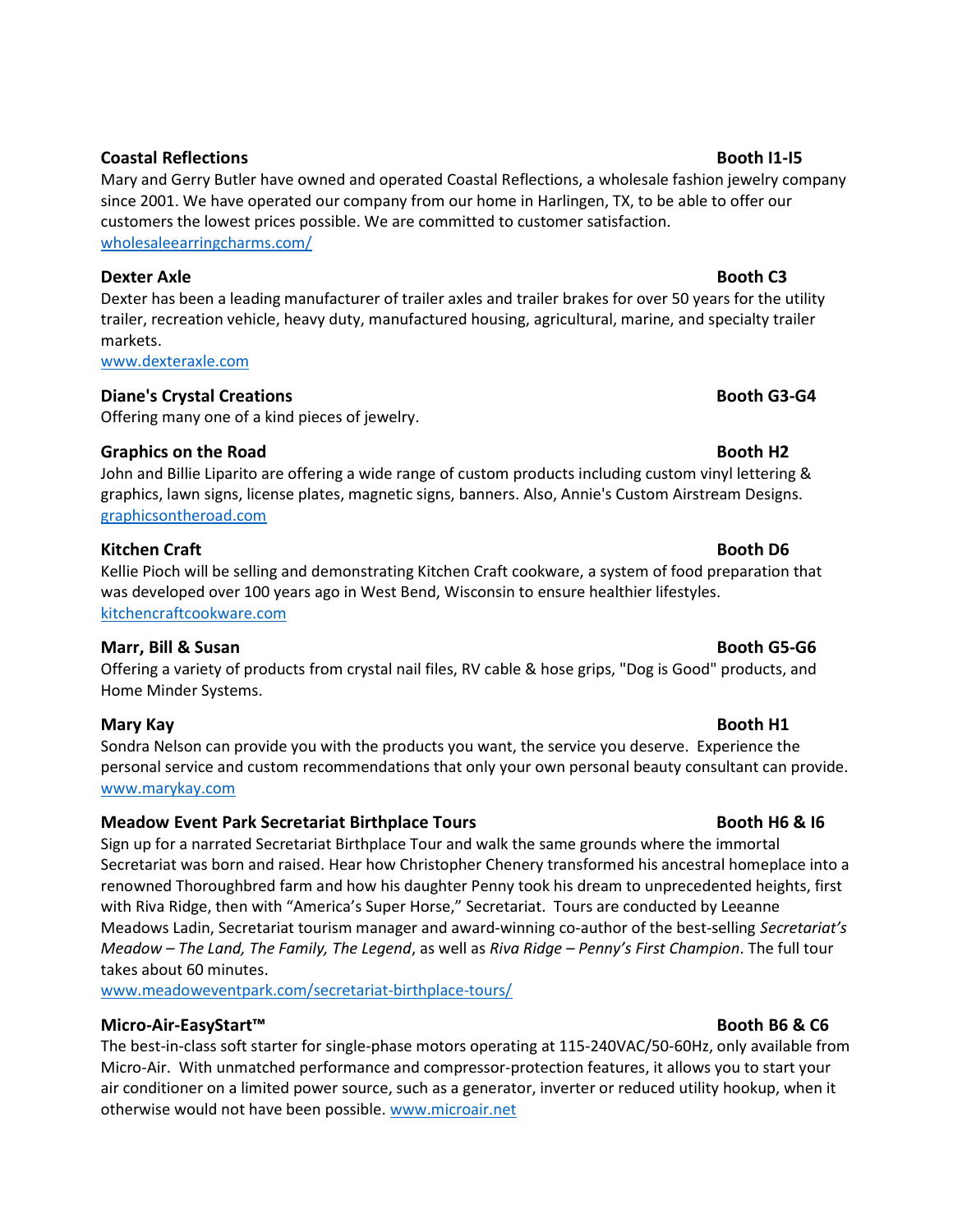### Origins Unveiled Booth B2-B3

Offering a variety of products, including fire suppression products, Centramatic tire balancers, Berkey water purifiers, Clearsource water filters, Power watchdog surge protectors, Thornwave DC monitor, Gasstop shut-off devices, and Rhino Bilt boot scrapers. oringsunveiled.com

### Progress Mfg. Equal-I-Zer Booth F1

Whether you are passing a semi-truck, experiencing gusty wind, or making a quick maneuver, the Equal-izer hitch works to keep your trailer and family safe. Our integrated 4-Point Sway Control™ resists more sway than any other hitch providing safer, more comfortable towing. www.equalizerhitch.com

### Sewer Saddlebags Booth H4

Welcome to the Sewer Saddle Bag: "Keeps Your RV Waste in its Place". Our bags are made in the U.S.A. of the best materials we could find for this application. Made from 18-gauge nylon reinforced vinyl that is almost indestructible, it's washable and is colored caution yellow so it can be seen very clearly. Just add sand or gravel and place over your sewer connection and that's it. thesewersaddlebag.com

Most people have health insurance; when they're ready to travel, adding travel insurance should be enough to cover "life's unexpected moments," right? Wrong. Being stranded somewhere other than your hospital of choice should never be an option. Unfortunately, this practice is widely accepted as being good enough. Emergency situations don't come with a warning. SkyMed offers peace of mind that can translate into thousands of dollars in savings should you need a medical evacuation when traveling. skymed.com

### SmartPlug Booth E5

SmartPlug Is The New Industry Standard: 20x more electrical contact than the old twist type connector; Multi-point locking system; Solid sleeve connection; Triple weatherproof seals. The SmartPlug is a revolutionary shore power system designed to replace the outdated and problematic twist-type design in use today. It's intuitive to use and provides greater protection against loose connections and corrosion – the leading causes of shore power failure and fires.

smartplug.com

### The Kabine Outside FBC

We are a mobile stationery shop inspired by travel in a 1965 Airstream. We offer a thoughtful collection of unique goods from Japan, Germany, vintage finds and items created in the Kabine Studio. We, also, support other small businesses that we discovered on our travels. thekabine.com

### Tin Can Solar Booth H3

Welcome to Tin Can Solar, an authorized dealer of Zamp Solar that provides 12 volt Mobile and Off Grid Solar solutions. We offer some of the most versatile, highest quality and affordable 12-volt solar charging systems on the market. Our solar kits use CLASS A Monocrystalline solar cells produced in Germany not China. With a 25-year Power Output Warranty on all rigid and portable Solar Panels. Our solar panel wires are UV rated for an estimated 15-year lifespan.

tincansolar.com

### SkyMed Booth B1 & C1